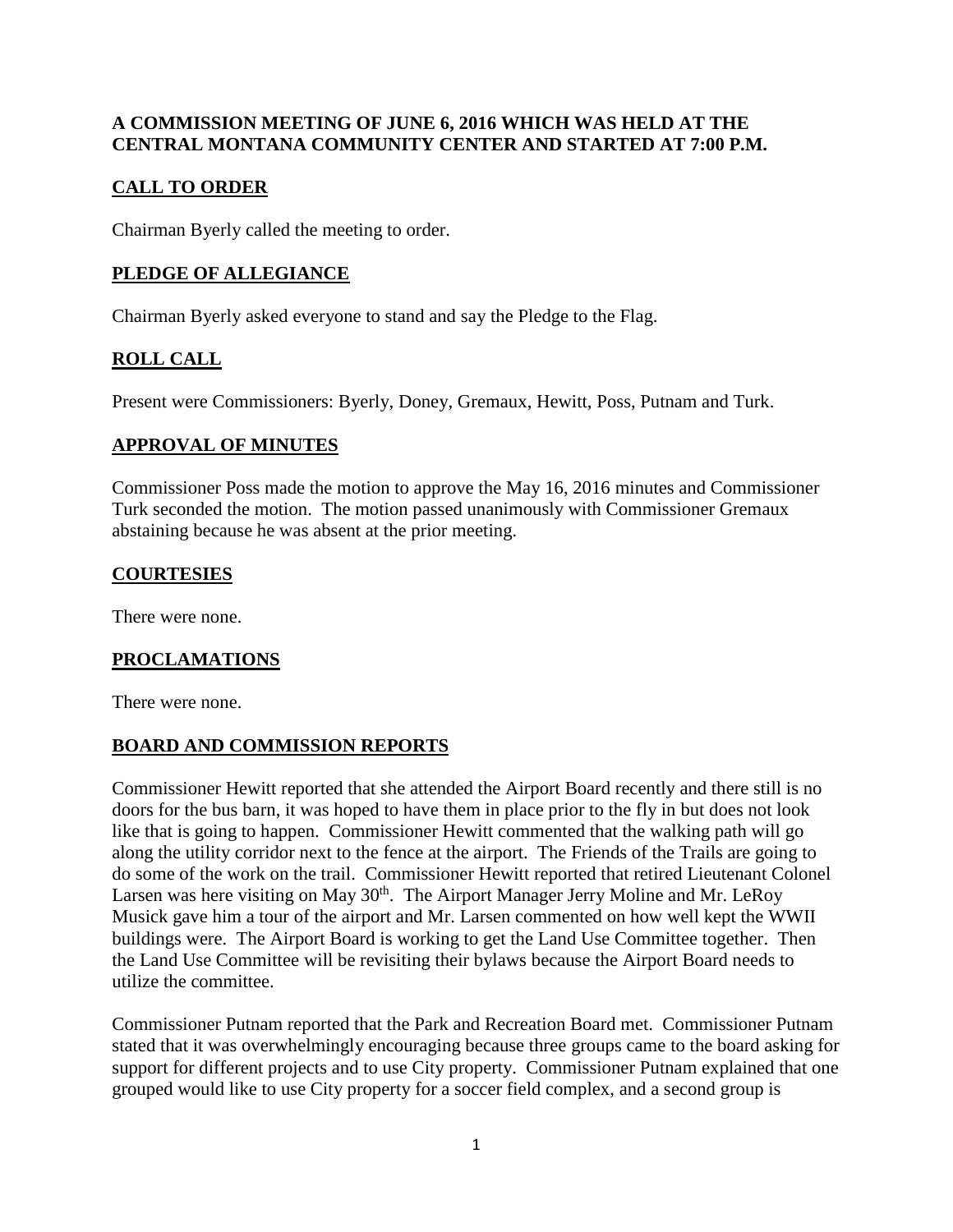looking for a permanent skateboard facility. Commissioner Putnam further explained that the baseball association has removed the old playground equipment at the d'Autremont complex and have raised the necessary funding for the new playground equipment and some netting to put over the equipment for protection.

Commissioner Putnam reported that she attended the Central Montana Foundation annual meeting. The large grants were awarded and the total amount was \$146,000.

Commissioner Byerly reported that the Central Montana Health District Board will be meeting in June and so far the move to the new location was positive.

Commissioner Turk reported that there has not been a Library Board meeting, but the author dinner was very well attended.

Commissioner Doney reported that the Study Commission met the Tuesday after Memorial Day and they have put together a draft tentative report. The Study Commission will be meeting on Wednesday to finish working on the tentative report and the tentative report will be approved at the Friday meeting.

### **CITY MANAGER REPORT**

City Manager Kevin Myhre reported on the following issues:

The contractor and sub-contractors are busy working to complete the pool. The main pool is behind schedule and the slides and splash part are ahead of schedule. The swimming pool is still planning for an opening date of around June 15<sup>th</sup>.

Community groups are working with the Park and Recreation Board to locate soccer fields at the south end of Brewery Flats. The baseball group is working to replace the playground equipment and change fencing at the d'Autremont Softball Complex. The third group is seeking a location to plan for a concrete skateboard facility.

The Library has a fitness, health and wellness theme for this year's summer program. The program begins June 7<sup>th</sup>.

The City has received several compliments on the condition of the cemetery this year. The City Manager commented that the City appreciates all the work that Public Works does to get the area prepared for Memorial Day.

The Airport Board has approved the building of a trail in the utility corridor along the north fence of the aviation area. The Park and Recreation Department is working to identify costs and material needs.

Public Works is advertising for bids for additional curb and gutter to supplement the TA Grant and ADA Project on  $7<sup>th</sup>$  Ave N. We are hoping to get some additional curbing to prepare the street for an overlay in 2017.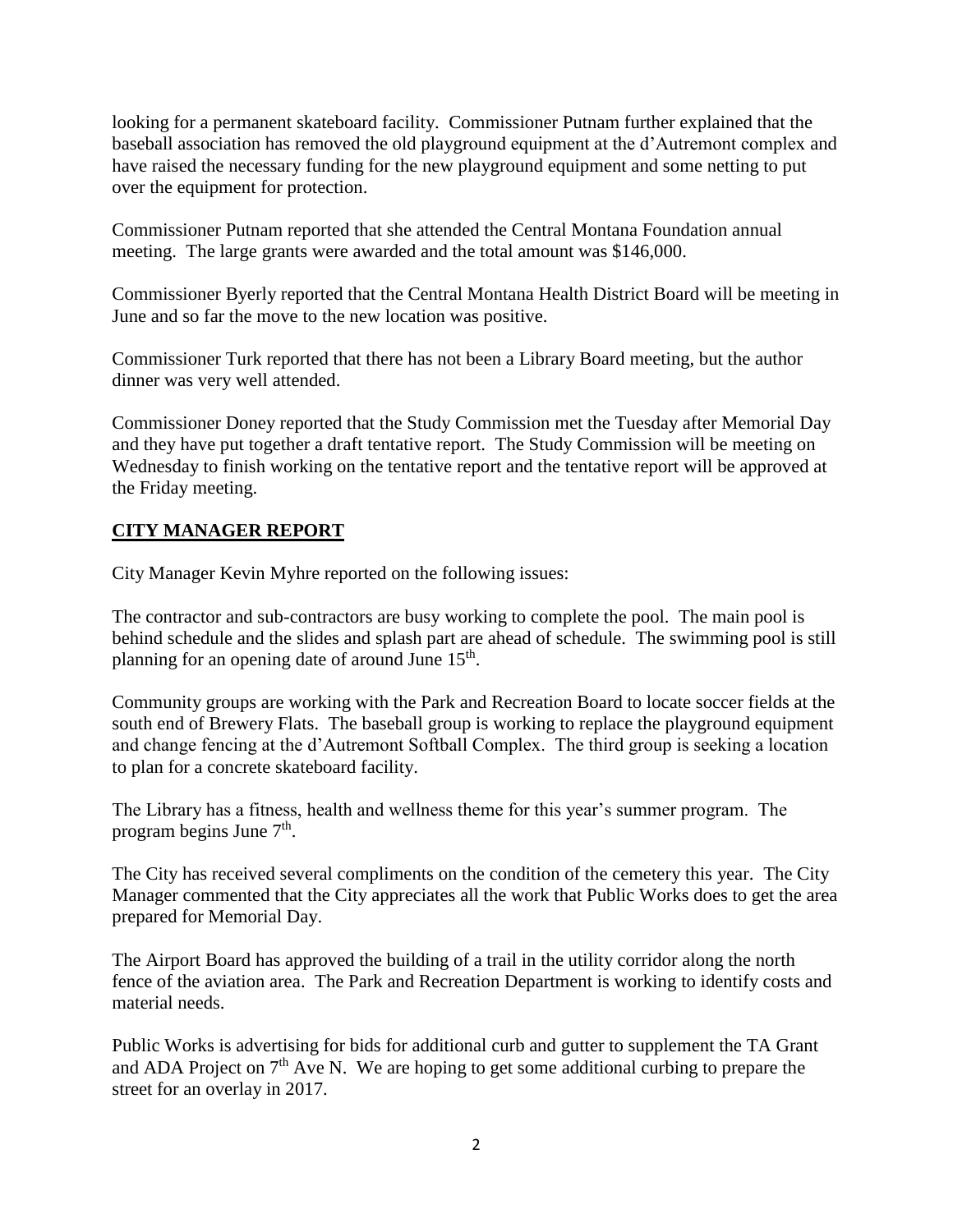#### **CONSENT AGENDA**

Commissioner Doney made the motion to approve the consent agenda and Commissioner Putnam seconded the motion. The motion passed unanimously. The consent agenda was the acknowledgement of the claims that have been paid from May 12, 2016 to May 31, 2016 for a total of \$624,970.85, Resolution No. 3907, a resolution providing for the annexation by petition of property known as Snowy Mountain Motors, into the City of Lewistown and second reading of Ordinance No. 1752, an ordinance adopting revised City of Lewistown Floodplain Hazard Management Regulations.

#### **REGULAR AGENDA – Resolutions, Ordinances & Other Action Items:**

1. Discussion and action on appointing five citizens to the Lewistown Improvement District (LID) Board

Mr. Myhre explained that there are five positions on the Lewistown Improvement District Board and you have six applicants. Mr. Myhre further explained that the terms are staggered, there will be a one year term, a two year term, a three year term and two four year terms. Mr. Myhre recommended that a Commission make a motion to appoint one of the applicants get a second and vote on the motion. Then move right on down the line to fill the board positions. Commissioner Putnam asked if she understood correctly that the applicants would be nominated in order we want them to serve terms on the board. Mr. Myhre answered that he would recommend one applicant for one spot first, vote and then move to the next one. Commissioner Putnam made the motion to nominate Mr. Gregory Clark for a four year term and Commissioner Doney seconded the motion. Commissioner Byerly asked for comments, there being none, the question was called for and the motion passed unanimously. Commissioner Gremaux made the motion to nominate Mr. Charlie Pfau for a four year term and Commissioner Doney seconded the motion. Commissioner Byerly asked for comments, there being none, the question was called for and the motion passed unanimously. Commissioner Putnam made a motion to nominate Ms. Chris Cooler to the three year. Commissioner Byerly stated we have a motion for the three year term. Commissioner Doney then made the motion to nominate Mr. Jim Wier to the three year term and Commissioner Hewitt seconded the motion. Commissioner Gremaux then seconded the motion to nominate Ms. Chris Cooler. Discussion was held on how to proceed. Commissioner Byerly explained that he heard a motion for Ms. Cooler and did not hear a second and he did hear a motion for Mr. Wier and did hear a second. Commissioner Byerly stated that the Chair will rule and will ask for a vote on the motion for Mr. Wier for a three year term. Commissioner Byerly asked for any comments. Ms. Suzanne Westhoff asked which Jim Wier was being nominated. Commissioner Byerly answered young Jim Wier that works at the furniture store. Commissioner Byerly asked all those in favor of Mr. Jim Wier. Commissioners voting in favor were Doney, Turk, Poss and Hewitt and those voting against were Putnam and Gremaux and Commissioner Byerly did not vote. Commissioner Putnam asked where the Chairman draws its power on what to decide on how it operates. Commissioner Turk stated that she agreed with Commissioner Byerly she did not hear a second until after the seconded motion was seconded. Commissioner Gremaux commented that he assumed Commissioner Doney was going to second the motion. Commissioner Putnam commented that the two motions were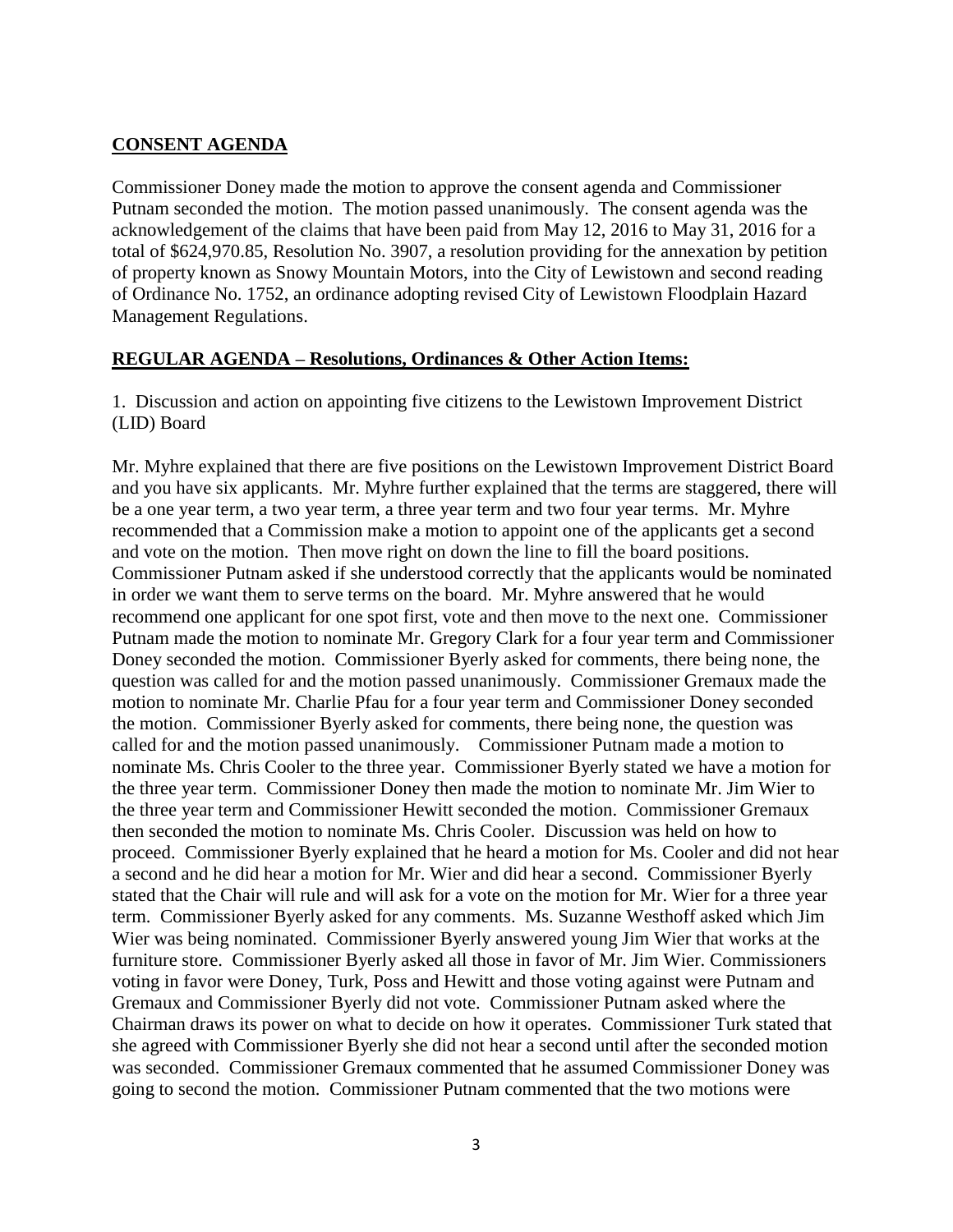handled differently and the Chair said he would decide and the Chair of this Commission does not have power and individually you do not have power. Commissioner Byerly stated that as presiding officer when there is a motion and no second and as presiding officer when another motion is made with a second it is his assumption that the second motion that was seconded becomes the first motion. Commissioner Turk made the motion to nominate Mr. Mike Chapman to a two year term and Commissioner Putnam seconded the motion. Commissioner Byerly asked for comments, there being none, the question was called for and the motion passed unanimously. Commissioner Hewitt made the motion to nominate Mr. Scot Solberg for a one year term and Commission Doney seconded the motion. Commissioner Byerly asked for comments. Commissioner Putnam commented that the board was all boys. Commissioner Byerly then called for the motion and those voting in favor were Commissioners; Doney, Turk, Poss, Byerly, Gremaux and Hewitt. Commissioner Putnam voted against.

2. Discussion and action on City Manager recommendation for interim City Manager position effective July 1, 2016

Mr. Myhre explained that he has talked with all of the Department Heads and all of the Commissioner. Mr. Myhre further explained that he has looked at all the employees the City has and the options available to the City Commission. Mr. Myhre stated that his recommendation with all of the upcoming projects and the personality to handle this positon for the next six months is Public Works Director Holly Phelps. Mr. Myhre explained that he has put a draft interim City Manager contract in the packets and the Commission can proceed how they chose. Commissioner Putnam made the motion to appoint Ms. Holly Phelps to be the interim City Manager and Commissioner Doney seconded the motion. Commissioner Byerly stated there are a couple of blanks in the draft contract that need to be addressed. Mr. Myhre explained that there is a blank on the date the contract is entered into and a blank for salary. Mr. Myhre stated that his recommendation is you list this contract at \$85,000 as the Interim City Manager positon and if you move forward to hire a permanent City Manager that amount will give you the flexibility to post the salary when actively look for a City Manager. Commissioner Byerly stated that to clarify this salary will be in lieu of her current salary. Commissioner Putnam stated that she thought the salary was going to be \$88,000. Mr. Myhre answered that his recommendation is \$85,000. Commissioner Putnam further stated that Ms. Phelps will still be in charge of the Public Works Department. Commissioner Putnam amended her motion to approve appointing Ms. Holly Phelps as the Interim City Manager and setting the salary at \$88,000. Commissioner Byerly asked if Commissioner Doney would like to second the amended motion. Commissioner Doney explained that she does not have a problem with the \$88,000 or \$85,000 salary but would like an explanation as to why \$85,000? Mr. Myhre explained that typically when a City Manager position is posted there is a salary range. Mr. Myhre further explained that if you were to hire someone that has not done this job before you could set their salary at \$85,000 and if you hire someone that has a lot of experience you could give them more within the range advertised. Mr. Myhre stated that if you hire Ms. Phelps she has the ability hire, fire and promote employees. Mr. Myhre further stated that Ms. Phelps has the ability to move the Superintendent of Operations into the Public Works Directors positon to fill the duties as a temporary role. Commissioner Putnam made the motion to amend her motion to accept the recommendation of hiring Ms. Holly Phelps as the Interim City Manager at \$85,000 and Commissioner Doney seconded the motion. Commissioner Byerly asked for comments from the audience and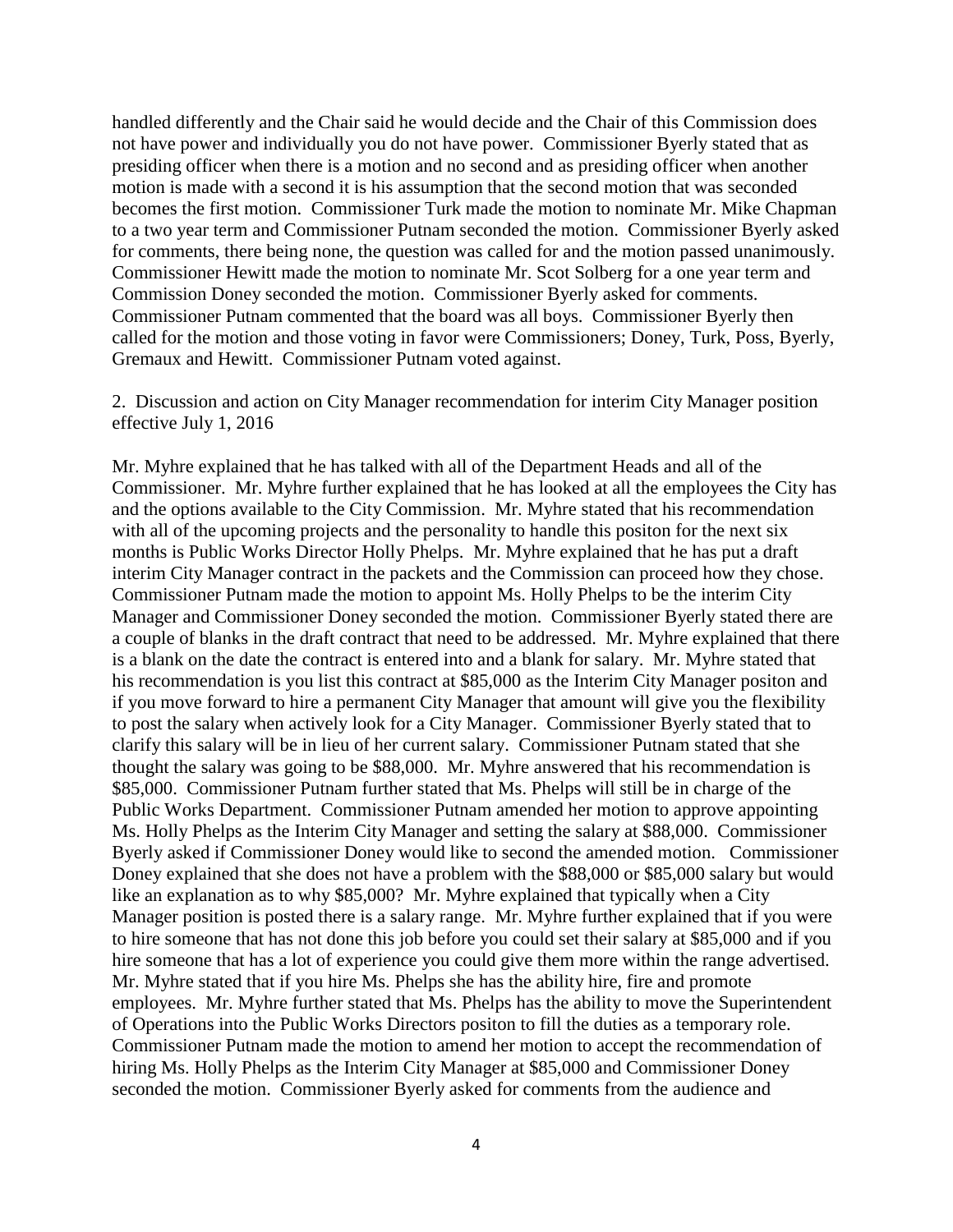Commission. Commissioner Turk asked when the agreement starts. Mr. Myhre explained that the contract can be entered into in June but would not be effective until July 1, 2016. Mr. Ed Durbin asked if the \$85,000 was for the six months or annually. Commissioner Byerly answered no the \$85,000 is an annual salary. Further discussion followed. Commissioner Byerly asked for any comments from the audience or Commission. There being none, the question was called for and the motion passed unanimously.

3. Discussion and action on approving the 2016-2019 Fire Department Bargaining Agreement

Mr. Myhre explained that the City of Lewistown has three different bargaining units. One is the Montana Public Employees Association, Police bargaining unit and the Fire Department bargaining unit. Currently the agreements are staggered to be negotiated every three years. Mr. Myhre explained some of the changes made to the contract, one was clarification of alarm time, clarification on short term time off requests and some minor changes to the disciplinary process. Mr. Myhre explained that the hourly rate increase for this year is 2.3% for firefighters and closer to 3% for the Captains. Mr. Myhre further explained that in years past any percentage increase received was averaged and the increases and spread out among all positions, which in turn give the higher positions the same dollar amount as the firefighters and over time the salaries become compressed. Mr. Myhre stated that the second year is a 1% increase and  $3<sup>rd</sup>$  year is a 1.5% increase with no reference to CPI. Mr. Myhre commented that he feels it is a good contract and that he recommends approval. Commissioner Doney asked if it was a three year contract and Mr. Myhre answered yes. Commissioner Poss made the motion to approve the 2016-2019 Fire Department bargaining agreement and Commissioner Doney seconded the motion. Commissioner Byerly asked for comments from the audience and Commission. There being none, the question was called for and the motion passed unanimously. Mr. Myhre stated that he really appreciates working with the bargaining units and appreciate them looking at the conflicts in operations and working to solve them.

4. Discussion and action on request for additional funding from City Attorney for support staff expenses

Mr. Myhre explained that City Attorney Monte Boettger has been the half time City Attorney and the half time Deputy County Attorney for almost twenty years. Mr. Myhre commented that for many years the City funded the salary of the City Attorney but did not put much money into the operations of the office. Mr. Myhre stated about four years ago the City worked out an agreement with the County to pay some money toward the operation of the City Attorney. The agreement automatically renews each year and automatically increases 3% each year. Mr. Myhre commented that he does feel the contract is escalating at a higher rate than CPI. The City Attorney has submitted a letter to the Commission asking for some additional funding for additional support staff. Mr. Myhre suggested that if the Commission chooses to fund the additional \$5,000 that maybe they make the increase from standard 3% to CPI. Further discussion followed. Commissioner Doney made the comment that if the Commission chooses to provide the additional funding that it be set in stone that the funding is contingent on them hiring additional full time staff at the County Attorney's office and if no staff is hired the City will not provide any funding and that the contract is revisited and the increase be tied to the CPI. Mr. Boettger commented that if the help does go away the funding would also go away.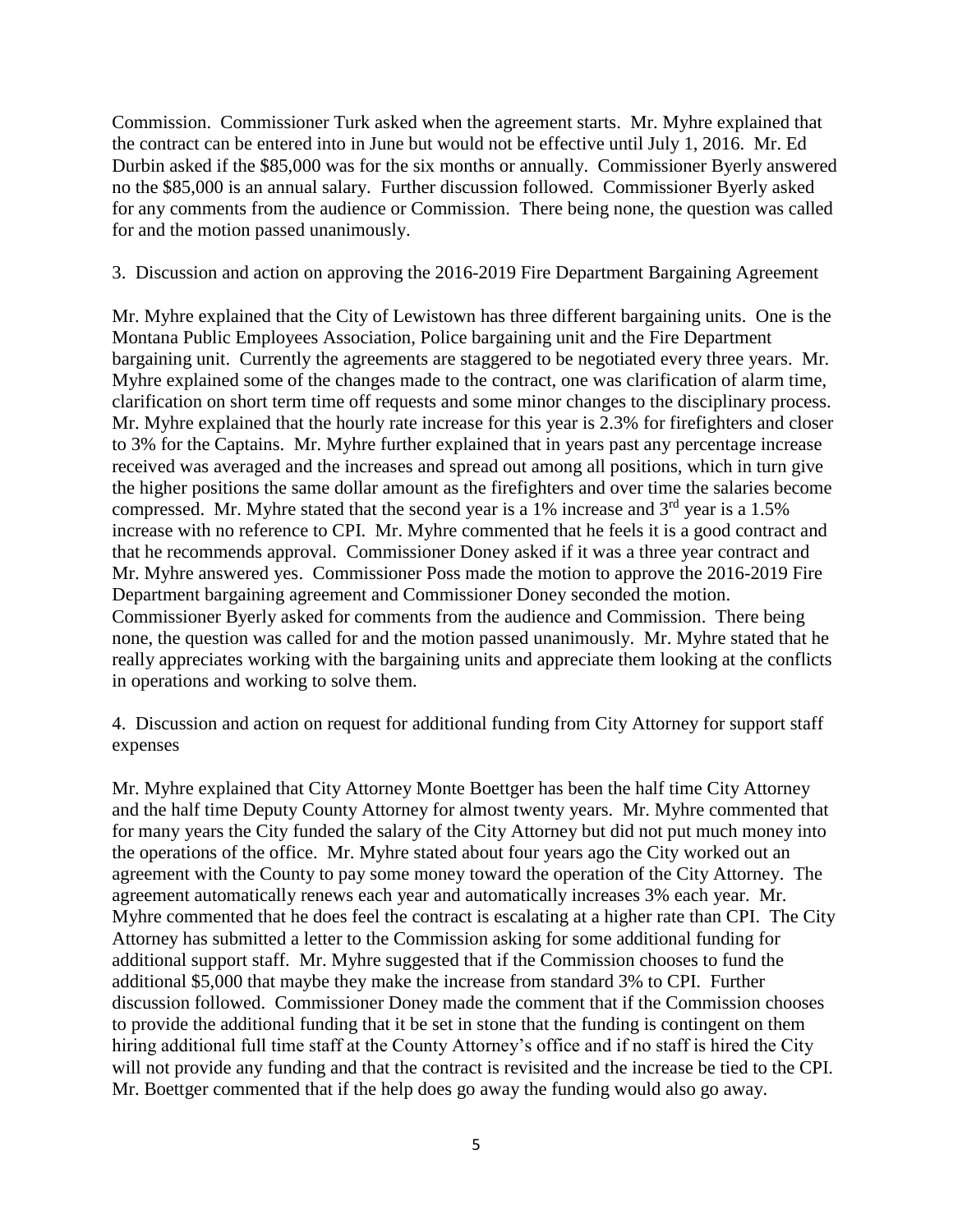Commissioner Putnam made the motion that the City fund the additional \$5,000 dependent on the creation of an additional half time position being created and if the position is not created the funding is returned to the City and that the contract increase remains at 3% and Commissioner Poss seconded the motion. Commissioner Doney stated that she really wants the 3% increase to go away and that the increase be tied to CPI. Commissioner Putnam amended the motion to fund the additional \$5,000 for additional staffing contingent upon the creation of an additional ½ time position and increase be changed from a standing 3% to CPI and Commissioner Poss seconded the motion as amended. Commissioner Byerly asked for comments from audience and Commission. There being none, the question was called for and the motion passed unanimously.

5. Discussion on the City of Lewistown parking time limits ordinance

Mr. Myhre explained that he would like to talk a little bit about enforcement and the theory of passing laws and ordinances. Mr. Myhre read the following "a vehicle, motor vehicle or trailer left on a city street, alley, roadway or public property over five consecutive days without being moved shall be deemed abandoned. After the vehicle has been declared abandoned, the City police may place a twenty four hour notice of intent to remove and impound the vehicle at the owner's expense. Mr. Myhre stated that this is the law and at any given time across the City there are at least hundreds of vehicles that have been sitting longer than five days. Mr. Myhre commented that the question is the timeliness and how much we go out and enforce that to the letter of the law. Typically this type of enforcement is done on a complaint basis, severity or timely basis. Mr. Myhre commented that often in October the Police Chief would put a notice in the paper telling people to move their vehicles in preparation for leaf and snow removal. The goal is to get the car moved and if the car is not functioning and it is severe. This is best enforced with reasonableness and with a thought process and reason to enforce. Further discussion followed. Mr. Myhre explained some of the difficulty in enforcing this ordinance. Commissioner Hewitt commented that she is the one that has brought up this issue and she did receive some complaints and did drive around yesterday and a lot of the trailers had been moved. Further discussion followed. Commissioner Doney commented that she got a lot of complaints when the ad was put in the paper and is okay with officer discretion.

### **CITIZENS' REQUESTS**

Mr. Ed Durbin stated that he is concerned with the tree branches that are hanging over sidewalks. Mr. Durbin explained that he is blind and the only way to navigate in town is to walk on the sidewalks. Mr. Durbin commented that he has had tree branches remove his hat, poke him in the eye hit him in the face and is aware that there is a code to trim branches. Police Chief Cory Birdwell asked that Mr. Durbin please communicate with him the areas of concern so that he can direct Code Enforcement to help address the issue.

### **COMMISSIONER'S MINUTE**

Commissioner Putnam commented that she missed the first meeting in May and was not paid for and would like to ask the Commission to be paid for it. Commissioner Byerly read the following from Resolution No. 3882 – effective July 1, 2015 City Commissioners will receive the stipend for up to two absences each fiscal year if needed for personal reasons. City commissioners will